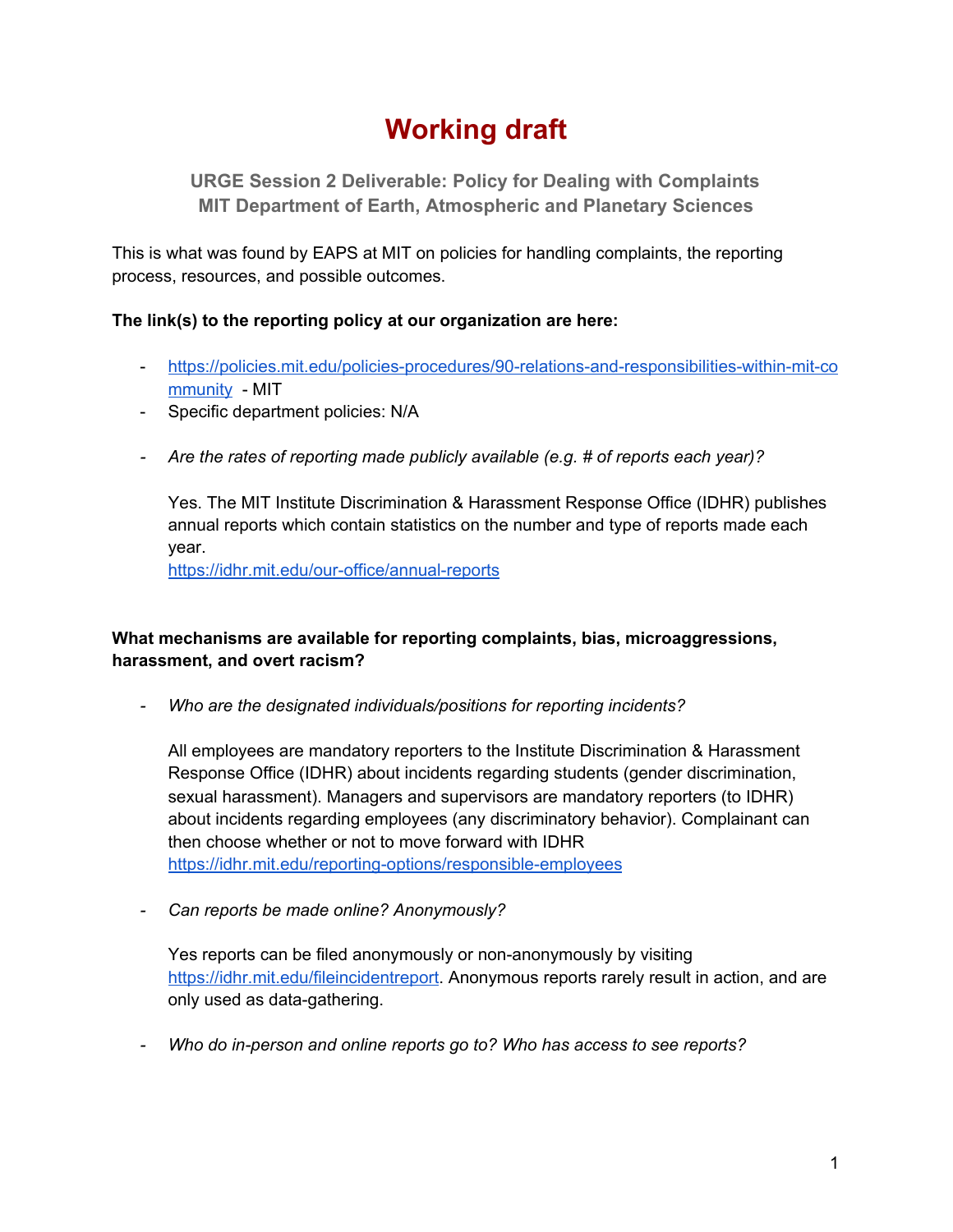IDHR office staff (<http://idhr.mit.edu/our-office/about>) and potentially the Bias Response team (<http://idhr.mit.edu/our-office/brt> - titles, no names listed).

*- Are police included in the process? When and how? Are individuals accompanied by an advocate or someone from the organization?*

Police can be involved if desired by the complainant after discussing their options with IDHR. IDHR will guide you through the process. MIT Police can issue protective orders.

**What are the outcomes or consequences for reported individuals?** Follow-up by supervisor, training (bias, etc.), disciplinary action, termination.

*- Who decides the outcomes/consequences? What is the process?*

IDHR emails the impacted individual, who can choose to meet with them to discuss options. They can choose to move forward or not at any time after the incident. If IDHR decides safety is a concern, they may take action regardless.

- *- What are possible outcomes?*
	- Formal: formal complaint process / investigation through MIT or reporting to police (MIT will "guide" you through the process). Formal complaints will notify the respondent.
	- Informal: Academic accommodations, housing change, no-contact orders, etc.
	- Protective order: MIT police will guide through the process
	- If the Faculty Panel decides that the Respondent violated a Conduct Policy, the Faculty Panel recommends to the appropriate Dean (or other Academic Council member for some senior research scientists, engineers, and associates) what action should be taken in light of the finding. Examples of discipline include, but are not limited to, a reprimand (oral or written), a suspension, a salary reduction, a demotion, a removal of privileges, or termination of employment or appointment

*- Are reports tracked? Yes/No*

If the Respondent is a faculty member, senior research scientist, senior research engineer, or senior research associate, the investigator investigates and prepares a report with findings of fact and a recommendation as to whether the Respondent violated any Conduct Policy. The report is provided to a Faculty Panel. The Faculty Panel may meet or consult with the investigator or others but generally does not meet with the Complainant or the Respondent. The Faculty Panel decides if the Respondent violated one or more of the Conduct Policies.

If the Respondent is a staff member or postdoctoral scholar, the investigator investigates and prepares a report with findings of fact and a determination as to whether a Conduct Policy was violated. The report is confidentially shared with the Complainant, the Respondent, and the Respondent's supervisor and/or higher level manager. If the investigator determines that the Respondent violated a Conduct Policy, the report is also sent to the Respondent's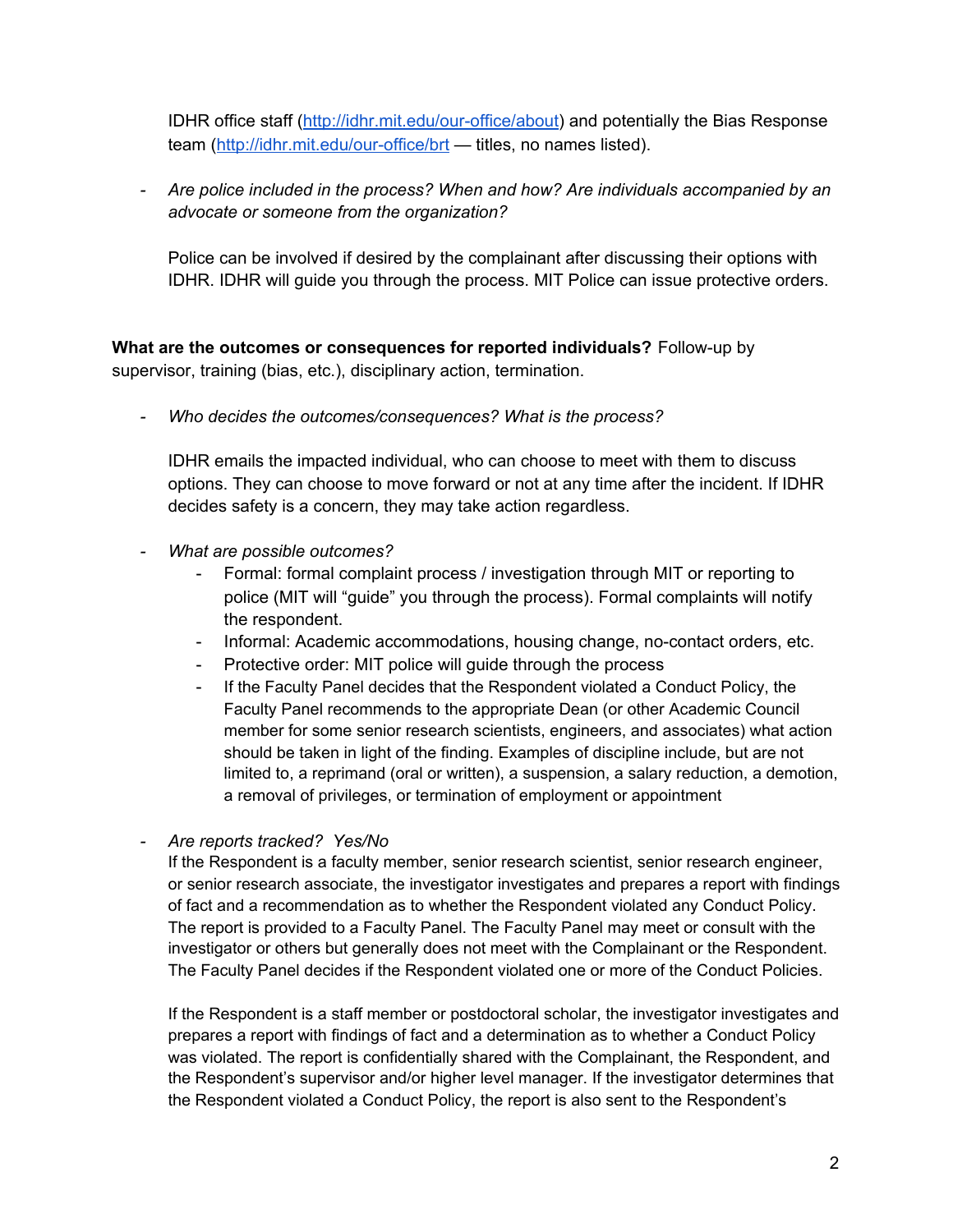department/unit head and to the appropriate Dean or other Academic Council member of the unit in which the Respondent works.

#### **What resources are available for individuals reporting?**

- *Full list:* <https://idhr.mit.edu/supportive-measures/resources/students>
- *Confidential resources (not mandatory reporters):* VPR, MIT Medical, Student Mental Health and Counseling, MIT Chaplains, MIT Ombuds, peer groups (Medlinks, REFS).
- *Private resources (mandatory reporters):* Title IX, Student Support Services (S3), OGE, Committee on Discipline, Office of Student Conduct, OME, ICEO, OMP, LBGTQ@MIT, MIT Police, MIT Human Resources
- *Boston / federal resources*: <https://idhr.mit.edu/supportive-measures/resources/students>
- *Academic support:* S3 and OGE
- *- Protection against retaliation or repercussions, accomodations for continuing work/courses, option for pass/fail or outside assessment?*

Retaliation is prohibited against anyone who participates "in good faith" in any MIT complaint resolution process in any capacity. Retaliation is defined to be any conduct that would "discourage a reasonable person from making a report or participating in a complaint review process".

General examples of retaliation are given in the MIT non-retaliation policy: [https://policies.mit.edu/policies-procedures/90-relations-and-responsibilities-within-mit-co](https://policies.mit.edu/policies-procedures/90-relations-and-responsibilities-within-mit-community/97-non-retaliation) [mmunity/97-non-retaliation](https://policies.mit.edu/policies-procedures/90-relations-and-responsibilities-within-mit-community/97-non-retaliation).

From this resource it seems that the main protection that MIT/IDHR offers against retaliation is the ability for an individual to file a report with IDHR about the retaliation. The report is filed via IDHR in the same way that any incident report is. On the online reporting form you can select the reason for the report is that you are being retaliated against. From this point the process appears to be similar to any report of bias, microaggressions, harassment, or overt racism. There is the possibility for a formal investigation or an informal resolution. An important note is that action can be taken against the person retaliating by MIT/IDHR regardless of the outcome of the original complaint or report.

After you make a complaint or report an incident IDHR will reach out to you to discuss "resources, supportive measures, reporting options, voluntary remedies, and resolution pathways". You will either be able to meet with the IDHR director or a "designee". However, it is very important to know that you are not required to meet with IDHR. You are allowed to have someone you trust along to support you in this meeting. In this meeting things like accommodations for continuing work/courses, option for pass/fail or outside assessment will be discussed as "supportive measures" that can be implemented immediately.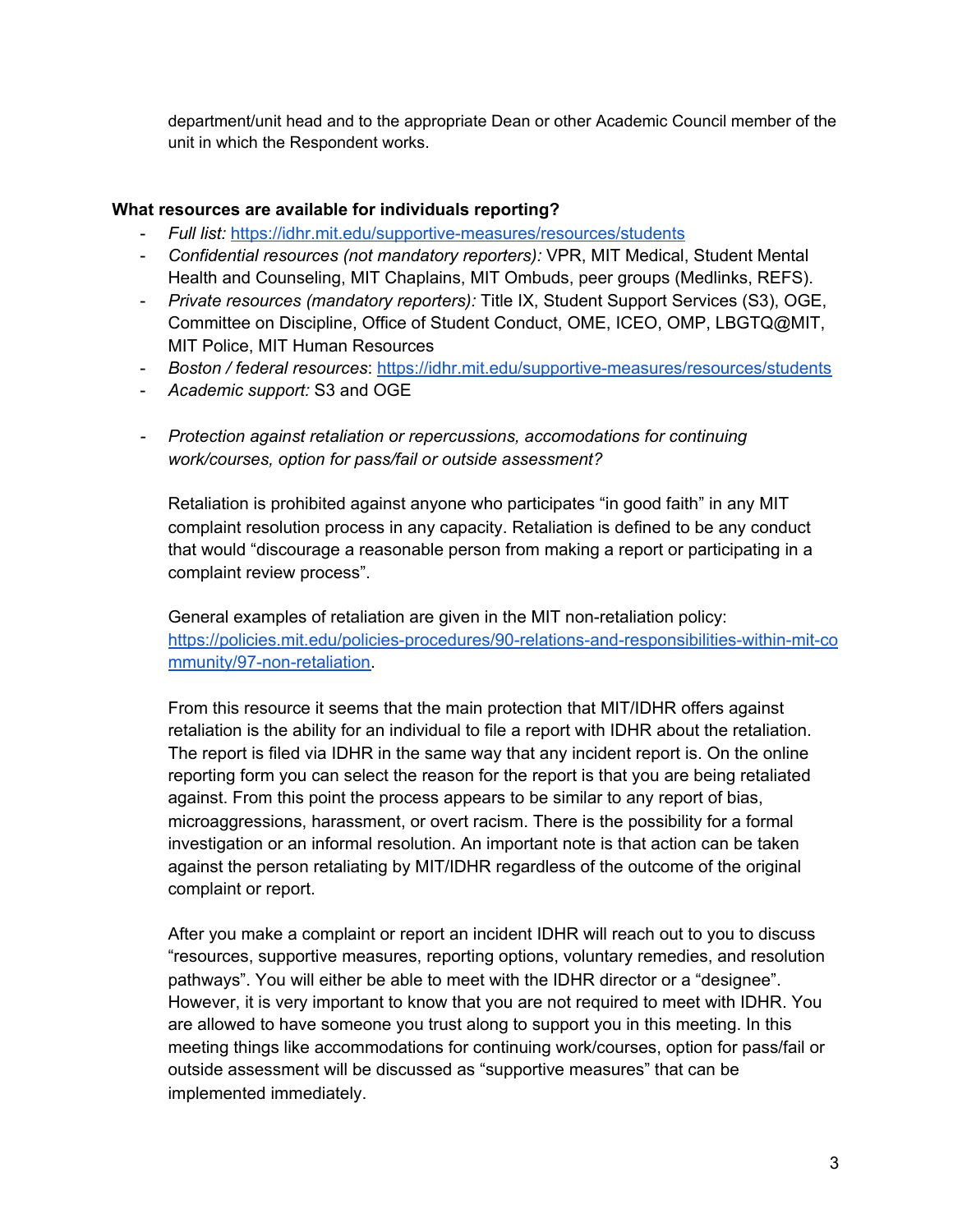A list of some potential measures and accommodations is given here: <https://idhr.mit.edu/supportive-measures/supportive-measures-actions>.

From reading the website, it seems as though the IDHR director or "designee" will be one who assesses, decides, and approves what support is offered by MIT. All support is free.

#### **What resources are available to groups raising issues or proposing changes?**

- Institute committees: Sexual Misconduct Prevention and Response, Women's Advisory **Group**
- Department committees: DEI-C, can propose ideas with anonymous form
- Department leadership: Town Halls with EAPS at least every semester, office hours with Rob
- Cultural surveys: MIT Quality of Life Survey, every 4 years. Department surveys, irregular

#### **Proposed changes to department policies**

- EAPS should have >1 members of the department as support people or liaisons to IDHR for people who would like to report something but would like guidance or advice through the process.
	- Group should contain both faculty and staff, maybe also postdoc / grad student
	- Group should contain at least one person from a minoritized group
	- Should follow up with person reporting, asking if they need help reaching out to things like academic support resources, and stay aware in longer-term, watching out for retaliation, patterns of harassment / abuse by individuals in the departments, and future issues.
	- Should stay as confidential as possible, other than what must be mandatory reported. For example, don't discuss with colleagues about a student's sensitive situation.
- Department statement on website about reporting policies, instead of just directing them to IDHR. This will make it feel like EAPS is taking this seriously, rather than just outsourcing the problem to IDHR.
	- Statements should include what immediate academic and research supportive measures are available, how they can be requested, and how these accommodations are carried out. This should cover the specific situation of a harassment issue with an academic advisor or professor.
	- Examples would be, what support exists for someone in the middle of switching advisors (funding in transition, access to lab equipment, etc)
	- Statement can also be made clear on grad / undergrad handbooks
- Better communicate resources